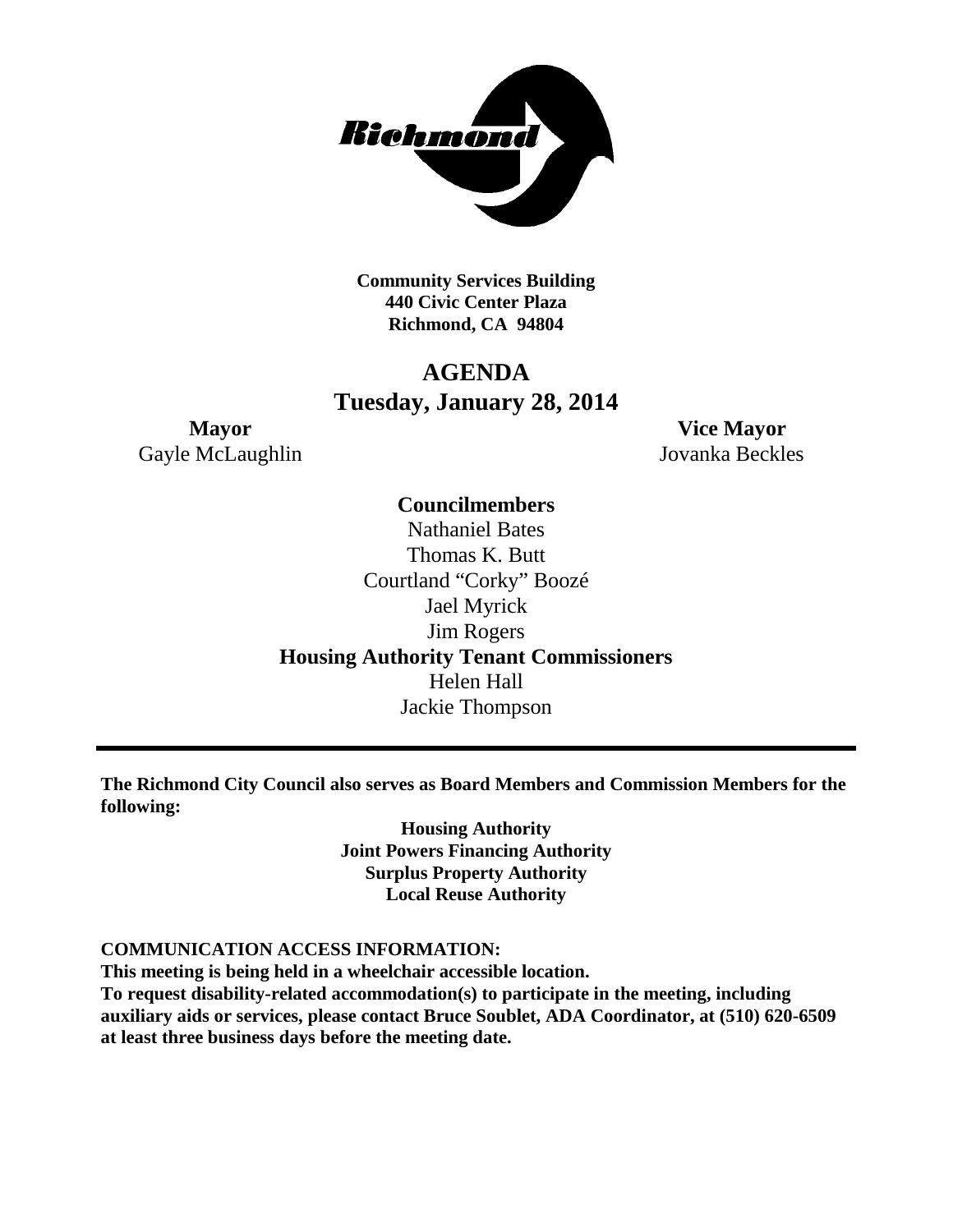# **MEETING PROCEDURES**

The City of Richmond encourages community participation at its City Council meetings and has established procedures that are intended to accommodate public input in a timely and time-sensitive way. As a courtesy to all members of the public who wish to participate in City Council meetings, please observe the following procedures:

**PUBLIC COMMENT ON AGENDA ITEMS:** Anyone who desires to address the City Council on items appearing on the agenda must complete and file a pink speaker's card with the City Clerk **prior** to the City Council's consideration of the item. Once the City Clerk has announced the item and discussion has commenced, no person shall be permitted to speak on the item other than those persons who have submitted their names to the City Clerk. Your name will be called when the item is announced for discussion. **Each speaker will be allowed TWO (2) MINUTES to address the City Council on NON-PUBLIC HEARING items listed on the agenda.**

**OPEN FORUM FOR PUBLIC COMMENT:** Individuals who would like to address the City Council on matters not listed on the agenda or on **Presentations, Proclamations and Commendations, Report from the City Attorney, or Reports of Officers** may do so under Open Forum. All speakers must complete and file a pink speaker's card with the City Clerk **prior** to the commencement of Open Forum. **The amount of time allotted to individual speakers shall be determined based on the number of persons requesting to speak during this item. The time allocation for each speaker will be as follows: 15 or fewer speakers, a maximum of 2 minutes; 16 to 24 speakers, a maximum of 1 and one-half minutes; and 25 or more speakers, a maximum of 1 minute.**

# **SPEAKERS ARE REQUESTED TO OCCUPY THE RESERVED SEATS IN THE FRONT ROW BEHIND THE SPEAKER'S PODIUM AS THEIR NAME IS ANNOUNCED BY THE CITY CLERK.**

**CONSENT CALENDAR:** Consent Calendar items are considered routine and will be enacted, approved or adopted by one motion unless a request for removal for discussion or explanation is received from the audience or the City Council. A member of the audience requesting to remove an item from the Consent Calendar must complete and file a speaker's card with the City Clerk **prior to the City Council's consideration of Agenda Review.** An item removed from the Consent Calendar may be placed anywhere on the agenda following the City Council's agenda review.

Any law enforcement officer on duty or whose service is commanded by the presiding officer shall be Sergeant-at-Arms of the Council meetings. He/she, or they, shall carry out all orders and instructions given by the presiding officer for the purpose of maintaining order and decorum at the Council meetings (City Council Rules of Procedure and Order Section III F, RMC Section 2.12.030).

**\*\*\*\*\*\*\*\*\*\*\*\*\*\*\*\*\*\*\*\*\*\*\*\*\*\*\*\*\*\*\*\*\*\*\*\*\*\*\*\*\*\*\*\*\*\*\*\*\*\*\*\*\*\*\*\*\*\***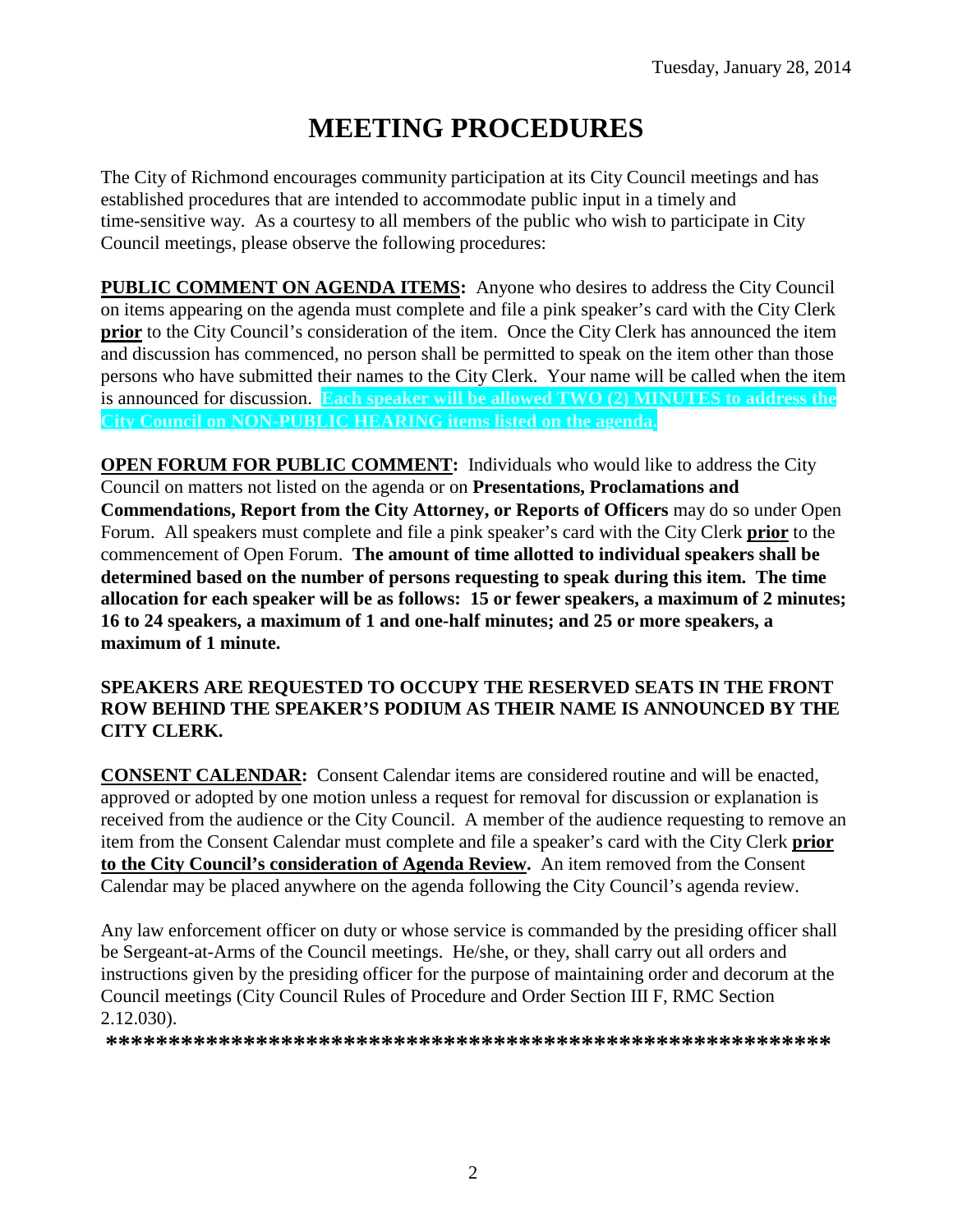# **OPEN SESSION TO HEAR PUBLIC COMMENT ON CLOSED SESSION ITEMS**

5:00 p.m.

## **A. ROLL CALL**

**B. PUBLIC COMMENT**

#### **C. ADJOURN TO CLOSED SESSION**

# **CLOSED SESSION**

Shimada Room of the Community Services Building

## **A. CITY COUNCIL**

**A-1.** CONFERENCE WITH LABOR NEGOTIATORS (Government Code Section 54957.6):

> Agency designated representatives: Bill Lindsay, Jack Hughes, Lisa Stephenson, and Bruce Soublet Employee organization: Service Employees International Union (Local 1021)

#### **A-2.** CONFERENCE WITH REAL PROPERTY NEGOTIATOR (Government Code Section 54956.8):

Property: Westridge Apartments Agency negotiators: Bill Lindsay, Jim Goins, Tim Jones Negotiating party: Menlo Capital Group Under negotiation: Price and terms of payment

**A-3.** CONFERENCE WITH LEGAL COUNSEL - ANTICIPATED LITIGATION (Initiation of litigation pursuant to Subdivision (c) of Government Code Section 54956.9):

One case

**A-4.** LIABILITY CLAIMS - PENDING LITIGATION (Government Code Section 54956.9):

> Claimant: Gary Lee Agency claimed against: City of Richmond

> Claimant: Ray Muhammed Agency claimed against: City of Richmond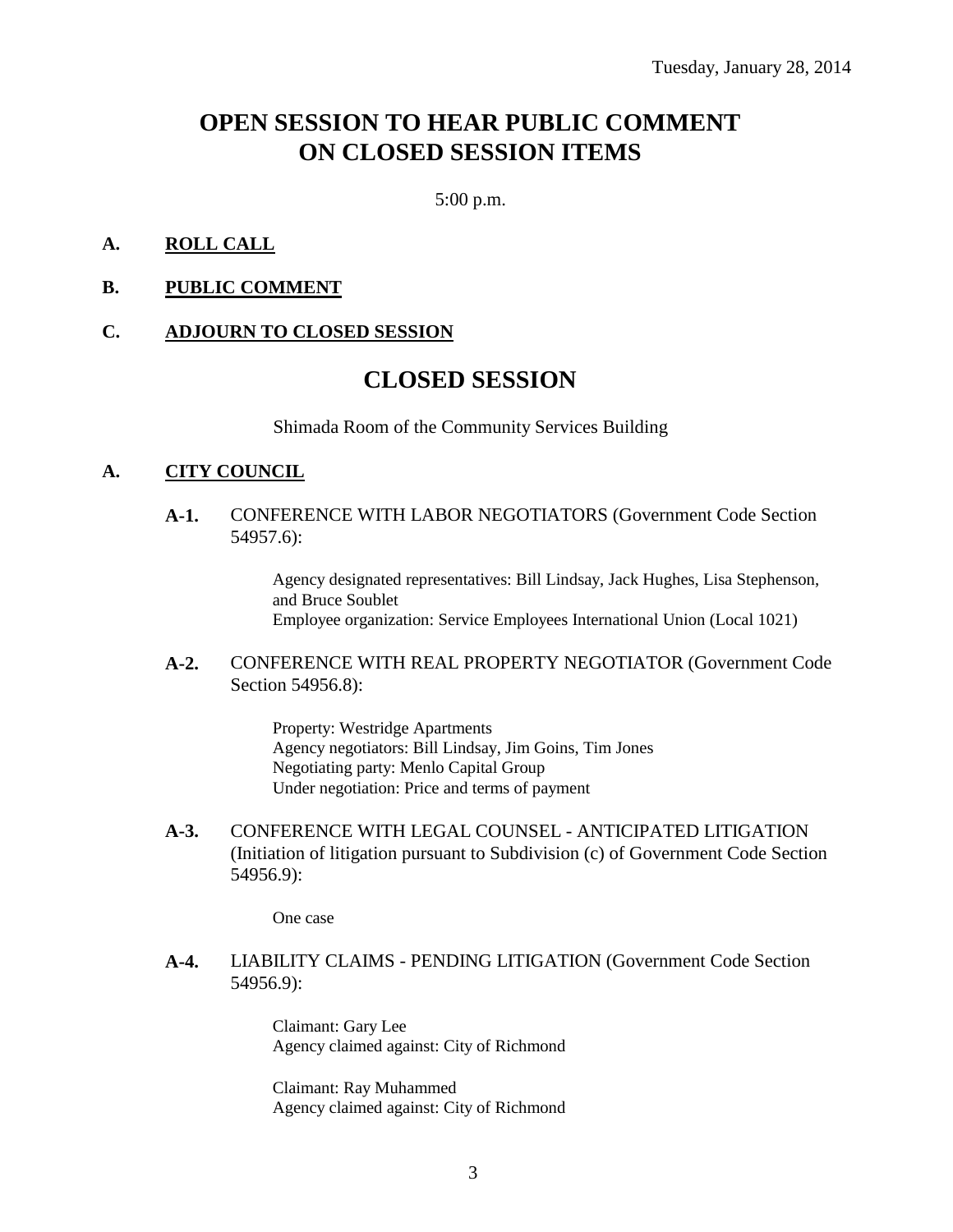# **SPECIAL MEETING OF THE RICHMOND CITY COUNCIL**

6:30 p.m.

- **A. PLEDGE TO THE FLAG**
- **B. ROLL CALL**
- **C. STATEMENT OF CONFLICT OF INTEREST**

# **D. AGENDA REVIEW**

### **E. PRESENTATIONS, PROCLAMATIONS, AND COMMENDATIONS**

- **E-1.** PROCLAMATION recognizing Black HIV/AIDS Awareness activities in February - Mayor McLaughlin (620-6503) and Vice Mayor Beckles (620-6568).
- **E-2.** RECOGNIZE the El Cerrito High School Varsity Football Team for winning the North Coast Section Division III Championship - Mayor McLaughlin (620-6503) and Councilmember Boozé (620-6593).
- **E-3.** PRESENTATION of the 2014 Martin Luther King Jr. Richmond Community Leadership and Service Award to Alliance of Californians for Community Empowerment (ACCE) - Mayor McLaughlin (620-6503).

# **F. STATE OF THE CITY ADDRESS - NOT PRIOR TO 7:00 P.M.**

**F-1.** Mayor McLaughlin's State of the City Address.

# **G. REPORT FROM THE CITY ATTORNEY OF FINAL DECISIONS MADE AND NON-CONFIDENTIAL DISCUSSIONS HELD DURING CLOSED SESSION**

# **H. OPEN FORUM FOR PUBLIC COMMENT - NOT PRIOR TO 7:30 P.M.**

# **I. STUDY AND DIRECTION TO STAFF SESSION**

- **I-1.** RECEIVE a report on the results from the recent City Council-authorized public opinion survey relating to a potential sales tax measure to support pavement management programs, and provide direction to staff - Finance Department (James Goins 620-6740) - **NOT PRIOR TO 7:45 P.M.**
- **I-2.** RECEIVE a report from the Police Department and provide direction to staff regarding priorities and training needs of the Police Department, including potential grant funding to cover the cost - Vice Mayor Beckles (620-6568) - **NOT PRIOR TO 8:15 P.M.**